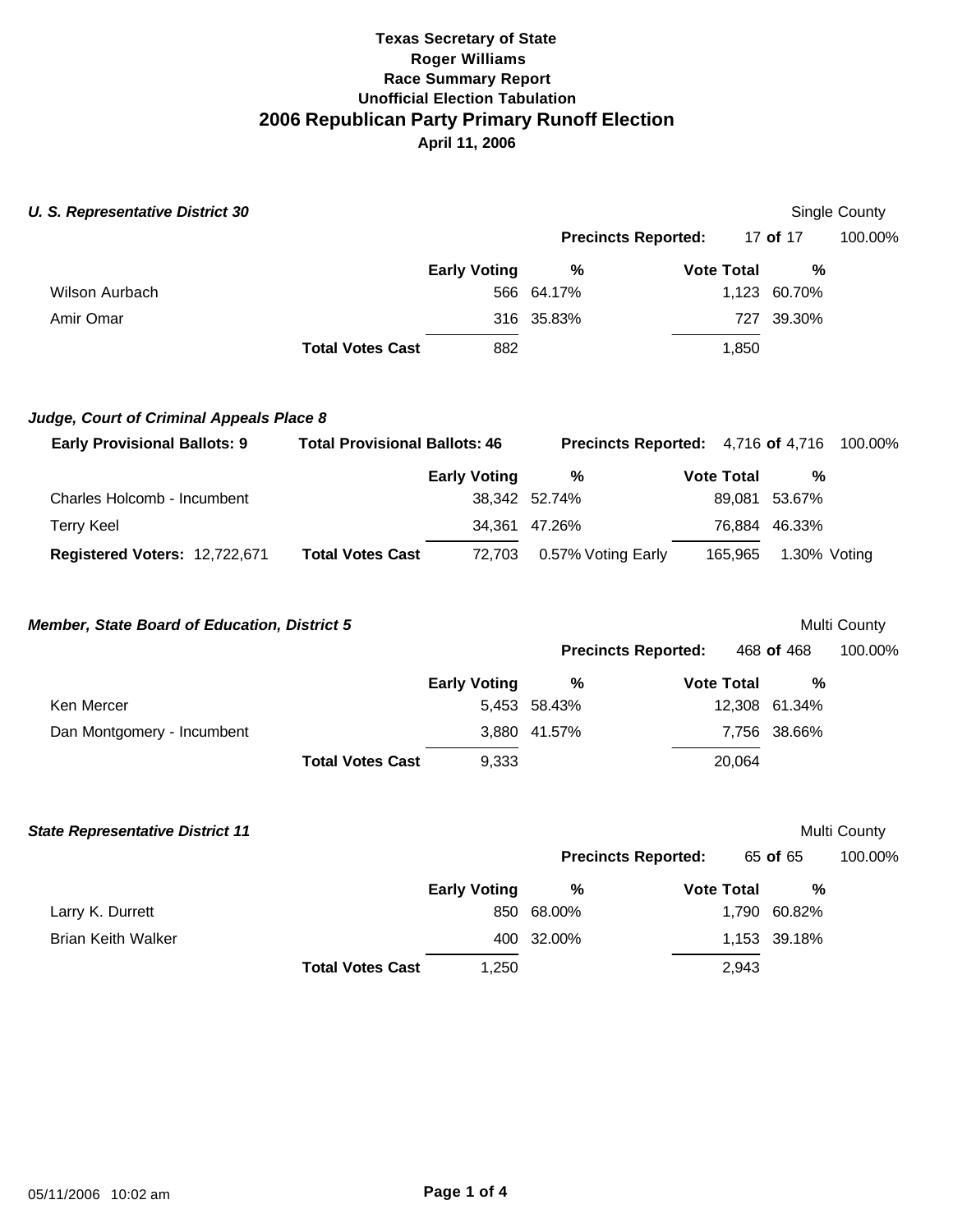| <b>State Representative District 28</b> |                         |                     |                            |                   |              | Multi County  |
|-----------------------------------------|-------------------------|---------------------|----------------------------|-------------------|--------------|---------------|
|                                         |                         |                     | <b>Precincts Reported:</b> |                   | 50 of 50     | 100.00%       |
|                                         |                         | <b>Early Voting</b> | $\frac{0}{0}$              | <b>Vote Total</b> | $\%$         |               |
| David Melanson<br>John Zerwas           |                         |                     | 778 42.65%                 |                   | 2,329 46.87% |               |
|                                         |                         |                     | 1,046 57.35%               |                   | 2,640 53.13% |               |
|                                         | <b>Total Votes Cast</b> | 1,824               |                            | 4,969             |              |               |
| <b>State Representative District 47</b> |                         |                     |                            |                   |              | Single County |
|                                         |                         |                     | <b>Precincts Reported:</b> |                   | 46 of 46     | 100.00%       |
|                                         |                         | <b>Early Voting</b> | $\%$                       | <b>Vote Total</b> | %            |               |
| Alex Castano                            |                         |                     | 933 39.96%                 |                   | 2,154 44.70% |               |
| <b>Bill Welch</b>                       |                         |                     | 1,402 60.04%               |                   | 2,665 55.30% |               |
|                                         | <b>Total Votes Cast</b> | 2,335               |                            | 4,819             |              |               |
| <b>State Representative District 50</b> |                         |                     |                            |                   |              | Single County |
|                                         |                         |                     | <b>Precincts Reported:</b> | 43 of 43          |              | 100.00%       |
|                                         |                         | <b>Early Voting</b> | $\%$                       | <b>Vote Total</b> | ℅            |               |
| Jeff Fleece                             |                         |                     | 503 60.02%                 |                   | 1,334 53.15% |               |
| Don Zimmerman                           |                         |                     | 335 39.98%                 |                   | 1,176 46.85% |               |
|                                         | <b>Total Votes Cast</b> | 838                 |                            | 2,510             |              |               |
| <b>State Representative District 54</b> |                         |                     |                            |                   |              | Multi County  |
|                                         |                         |                     | <b>Precincts Reported:</b> |                   | 31 of 31     | 100.00%       |
|                                         |                         | <b>Early Voting</b> | $\frac{0}{0}$              | <b>Vote Total</b> | %            |               |
| Jimmie Don Aycock                       |                         |                     | 1,631 58.02%               |                   | 3,041 57.87% |               |
| Dale Hopkins                            |                         |                     | 1,180 41.98%               |                   | 2,214 42.13% |               |
|                                         | <b>Total Votes Cast</b> | 2,811               |                            | 5,255             |              |               |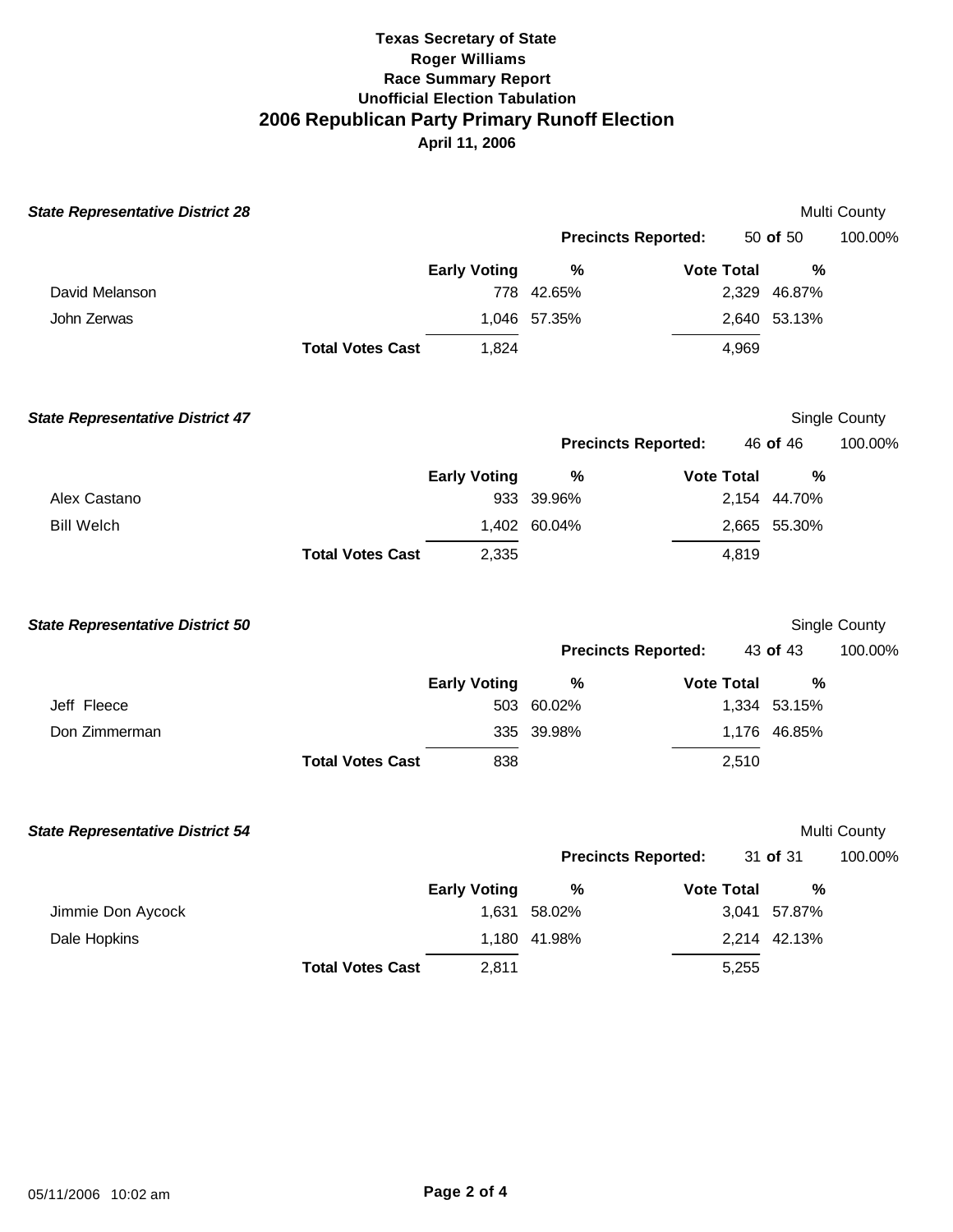| <b>State Representative District 63</b>  |                         |                     |                            |                   |              | Single County |
|------------------------------------------|-------------------------|---------------------|----------------------------|-------------------|--------------|---------------|
|                                          |                         |                     | <b>Precincts Reported:</b> |                   | 47 of 47     | 100.00%       |
|                                          |                         | <b>Early Voting</b> | $\%$                       | <b>Vote Total</b> | %            |               |
| Anne Lakusta                             |                         |                     | 1,490 54.50%               |                   | 3,154 49.62% |               |
| <b>Tan Parker</b>                        |                         |                     | 1,244 45.50%               |                   | 3,202 50.38% |               |
|                                          | <b>Total Votes Cast</b> | 2,734               |                            | 6,356             |              |               |
| <b>State Representative District 71</b>  |                         |                     |                            |                   |              | Multi County  |
|                                          |                         |                     | <b>Precincts Reported:</b> |                   | 51 of 51     | 100.00%       |
|                                          |                         | <b>Early Voting</b> | $\%$                       | <b>Vote Total</b> | %            |               |
| Kevin Christian                          |                         |                     | 2,278 52.03%               |                   | 5,072 49.50% |               |
| Susan King                               |                         |                     | 2,100 47.97%               |                   | 5,175 50.50% |               |
|                                          | <b>Total Votes Cast</b> | 4,378               |                            | 10,247            |              |               |
| <b>State Representative District 72</b>  |                         |                     |                            |                   |              | Multi County  |
|                                          |                         |                     | <b>Precincts Reported:</b> |                   | 78 of 78     | 100.00%       |
|                                          |                         | <b>Early Voting</b> | %                          | <b>Vote Total</b> | %            |               |
| Scott Campbell - Incumbent               |                         |                     | 1,342 39.60%               |                   | 3,780 39.78% |               |
| Drew Darby                               |                         |                     | 2,047 60.40%               |                   | 5,723 60.22% |               |
|                                          | <b>Total Votes Cast</b> | 3,389               |                            | 9,503             |              |               |
| <b>State Representative District 118</b> |                         |                     |                            |                   |              | Single County |
|                                          |                         |                     | <b>Precincts Reported:</b> |                   | 55 of 55     | 100.00%       |
|                                          |                         | <b>Early Voting</b> | $\%$                       | <b>Vote Total</b> | $\%$         |               |
| George Antuna                            |                         |                     | 555 83.58%                 |                   | 917 81.44%   |               |
| Steve Salyer                             |                         |                     | 109 16.42%                 | 209               | 18.56%       |               |
|                                          | <b>Total Votes Cast</b> | 664                 |                            | 1,126             |              |               |